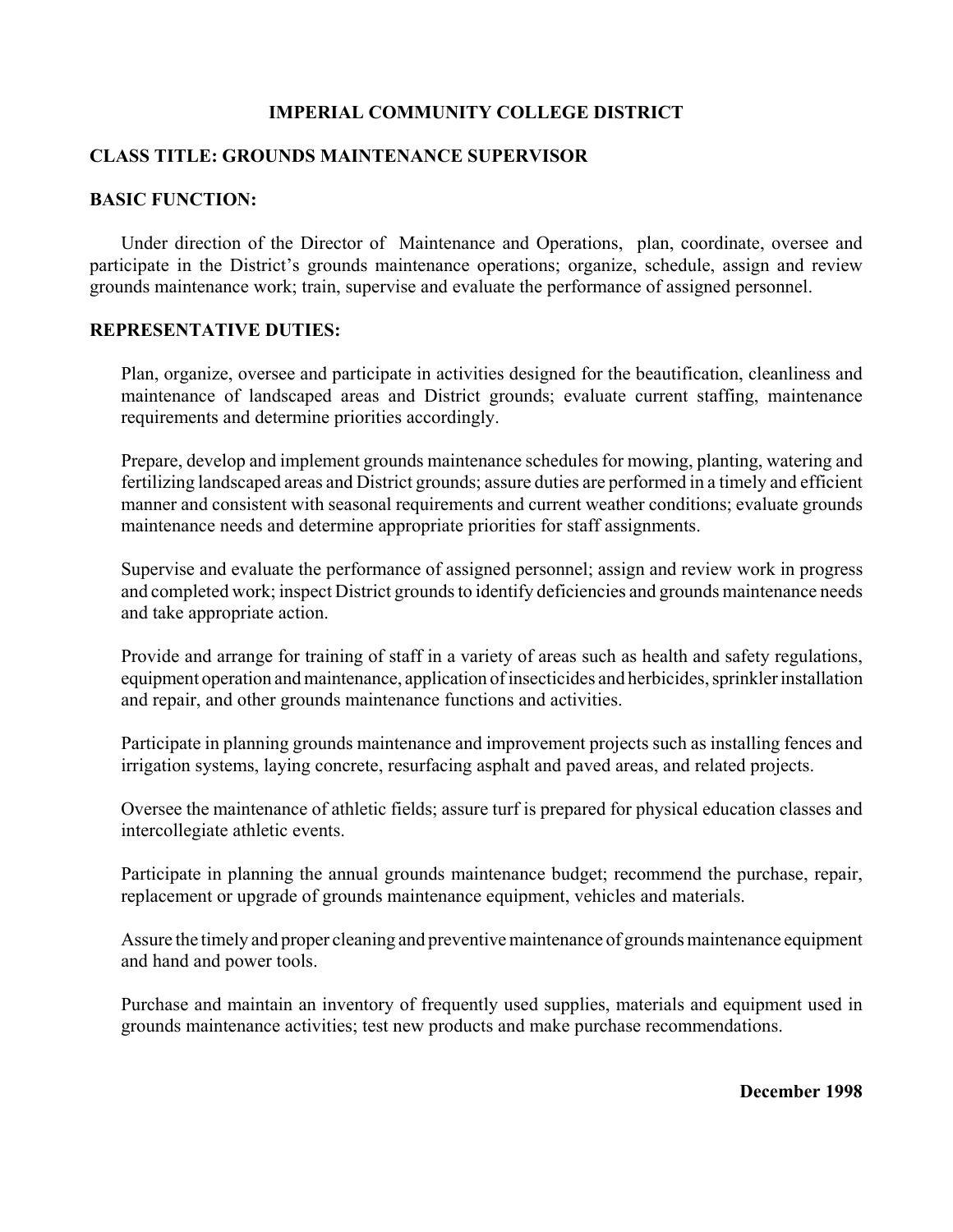## **GROUNDS MAINTENANCE SUPERVISOR (Continued) Page 2**

Communicate with vendors in the community to price, evaluate and order irrigation and landscape supplies, and rent equipment; interview vendors, suppliers and manufacturer's representatives and evaluate the quality, availability and price of equipment, materials and supplies.

Confer with District personnel regarding grounds maintenance needs for special events on campus; adjust staff schedules and respond to special needs.

Plan, organize, coordinate and oversee the installation, maintenance and repair of fences, irrigation systems, asphalt, concrete and related aspects of grounds maintenance.

Operate forklift, loader, trancher and backhoe.

Perform related duties as assigned.

### **KNOWLEDGE AND ABILITIES:**

#### KNOWLEDGE OF:

Methods, tools, materials and equipment utilized in grounds maintenance work.

Principles and practices of training and supervision.

Scheduling practices and inspection of multiple grounds maintenance projects and activities.

Oral and written communication skills.

Basic elements of landscaping and irrigation system design.

Methods of planting and cultivating lawns, trees, shrubs and flowers.

Mowing, edging, pruning and trimming techniques.

Operation and preventive maintenance of tools and power equipment used in grounds maintenance.

Common insecticides and herbicides and their application.

Health and safety regulations and practices.

Sprinkler operation and maintenance.

ABILITY TO:

Plan, organize, coordinate and oversee District-wide grounds maintenance operations and activities for a community college district.

Train, supervise and evaluate the performance of assigned personnel and student workers.

Schedule, assign, review and inspect grounds maintenance duties and functions.

Estimate time and materials needed to complete scheduled grounds maintenance activities and special projects.

Evaluate grounds maintenance products and equipment and make purchasing recommendations.

Oversee the mowing, cultivation and care of landscaped areas and campus grounds.

Operate and demonstrate the use of a variety of tools, equipment and vehicles used in grounds maintenance work.

Oversee the installation, operation and maintenance of automatic sprinkler systems.

Maintain routine records and prepare reports.

Meet schedules and timelines.